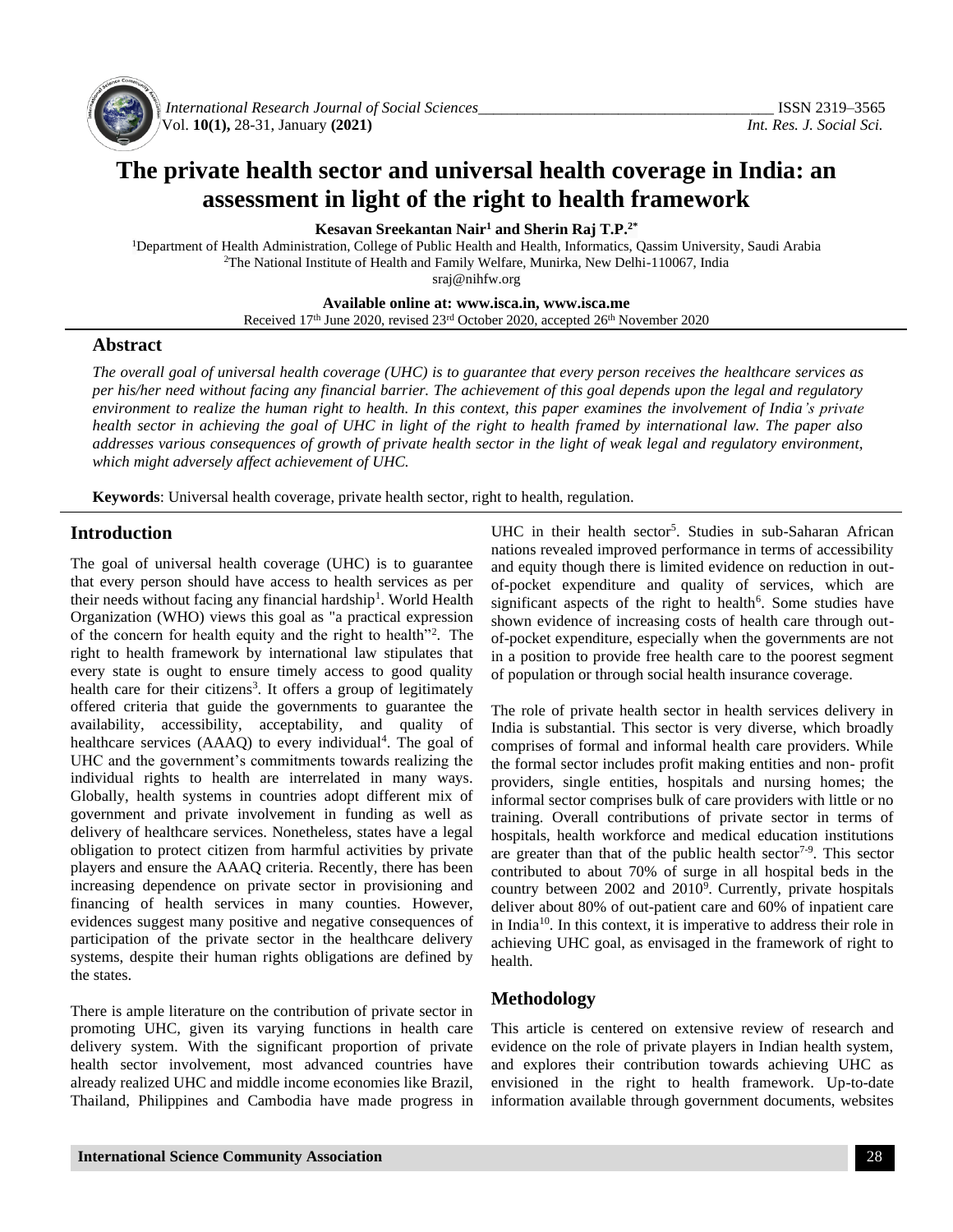and studies related to UHC, right to health and private sector healthcare in India were used. Apart from these resources, the publications of WHO, reports of Ministry of Health and Family Welfare, academic articles related to privatization of health care, UHC and right to health were also used.

**UHC and the right to health framework:** The overall aim of UHC is to "ensure that all people obtain the health services they need without suffering financial hardship when paying for them"<sup>1</sup> . An assessment of various components laid down in right to health framework and UHC reflects their interconnections. While right to health is an integral part of human rights law, constitutions of many countries have not made any such provision. A review of constitutions of 159 countries by Kinney and Clark (2004) revealed that only 107 countries had elements of right to health<sup>11</sup>. Backman et al (2008) in a review of 194 health systems and their commitments towards right to health showed 121 nations did not have any constitutional provision and many of them lacked detailed plan for regulating the private health sector<sup>12</sup>.

Based on the right to health as envisioned under international law, it is obligatory for the governments to guarantee access to quality health care services at right time for their citizens. Even if it is delivered through the private sector, it is the basic duty of the governments to safeguard that these services achieve AAAQ criteria; besides ensuring the implementation of legal redressal mechanisms to resolve any wrongful actions. Moreover, the predominance of market failure in health care warrants government's intervention in healthcare markets and play active role as a regulator. World Bank (2004) emphasizes the role of governments in financing, regulation and dissemination of health information rather than direct delivery of health services<sup>13</sup>.

There are many legal obligations related to right to health; which is equally relevant to both public and private health sectors. According to treaties on human rights, there are 3 types of legal responsibilities on governments: obligations to respect, to protect, and to fulfill<sup>14</sup>. The obligation to respect entails the governments to desist from meddling with the fulfillment of right to health directly or indirectly; the obligation to protect entails them to initiate necessary actions to preclude interference of other parties with right to health; and obligations to fulfill requires that government to implement suitable policies on the road to the achievement of right to health $14$ . With respect to the growing private health sector in India, the obligation to protect is of greater significance, which requires active role of government in regulating and controlling the behavior of providers and to see that the services delivered by them are in conformity with the AAAQ framework envisaged under UHC.

**India's commitment towards UHC and private health sector:** Indian's health system is shaped on the basis of broad outlines drawn up by the Bhore committee (1946), with the aim of UHC to its vast population. However, even after seven

decades, the country has not been able to meet the health rights of population. While most of the developed nations spend about 8% of GDP on health, India's spending hovers between 1 to 1.5% of GDP. As a result, private health sector has expanded rapidly owing to free market policies of the government and inadequate provision of public health care, which in turn has led to several consequences in terms the right to health. Surveys of NSSO show that health care costs has been one of the most important causes of improvisation of families in the country, which points to a gross violation of the principles of the AAAQ. Escalating costs of health care and increasing financial barriers are the major barriers affecting rights to health. The outcome of India's low public health spending leads to large vacancies, lack of drugs, inadequate maintenance and up-gradation of facilities in rural and remote regions.

The Government of India launched National Rural Health Mission (NRHM) in 2005, which was aimed at bridging the financial resources gap of state governments by increasing public health outlays and reducing out-of-pocket expenditures of households through strengthening the rural health system<sup>15</sup>. Subsequently National Urban Health Mission (NUHM) was also launched in 2014, with an aim to provide access to health care for poor population in urban areas<sup>16</sup>. The Rashtriya Swasthya Bima Yojana (RSBY) as potential mechanism to reduce out-ofpocket spending was one of the important steps towards fulfilling the health rights of poor individuals. However, the role of this insurance scheme in reducing out-of-pocket expenditure has raised several concerns<sup>17</sup>. Other notable health insurance schemes in this direction are Yeshaswini in Karnataka and Rajiv Aarogyasri in Andhra Pradesh state. Gradually, the country's obligation towards realizing UHC is undoubtedly mirrored in health policies and implementation strategies, which are focused towards enhancing health coverage and improve access to health services to different segment of population. In 2018, Ayushman *Bharat* was implemented, which one of the largest national health protection schemes, providing health coverage to 10 crore poor families. These government sponsored schemes are mostly rely on private health providers<sup>18</sup>.

Private healthcare sector and AAAQ: The role of private health sector in India in achieving UHC in the light of right to health may be assessed based on AAAQ criteria. According to UHC framework, availability criterion addresses the question whether health care goods and services including health workforce employed in private health system are available to all sections of population. Accessibility criterion addresses the question whether adequate health services are provided by this sector according to the needs of different sections of population and those services equally reachable to all geographical regions. This criterion also addresses the issue of costs of care and the effect of private sector participation to reduce out-of-pocket expenditures. Acceptability criterion entails that health care provided by the private sector should value medical ethics and cultural appropriateness of individuals and communities. It should also provide gender sensitive services, greater privacy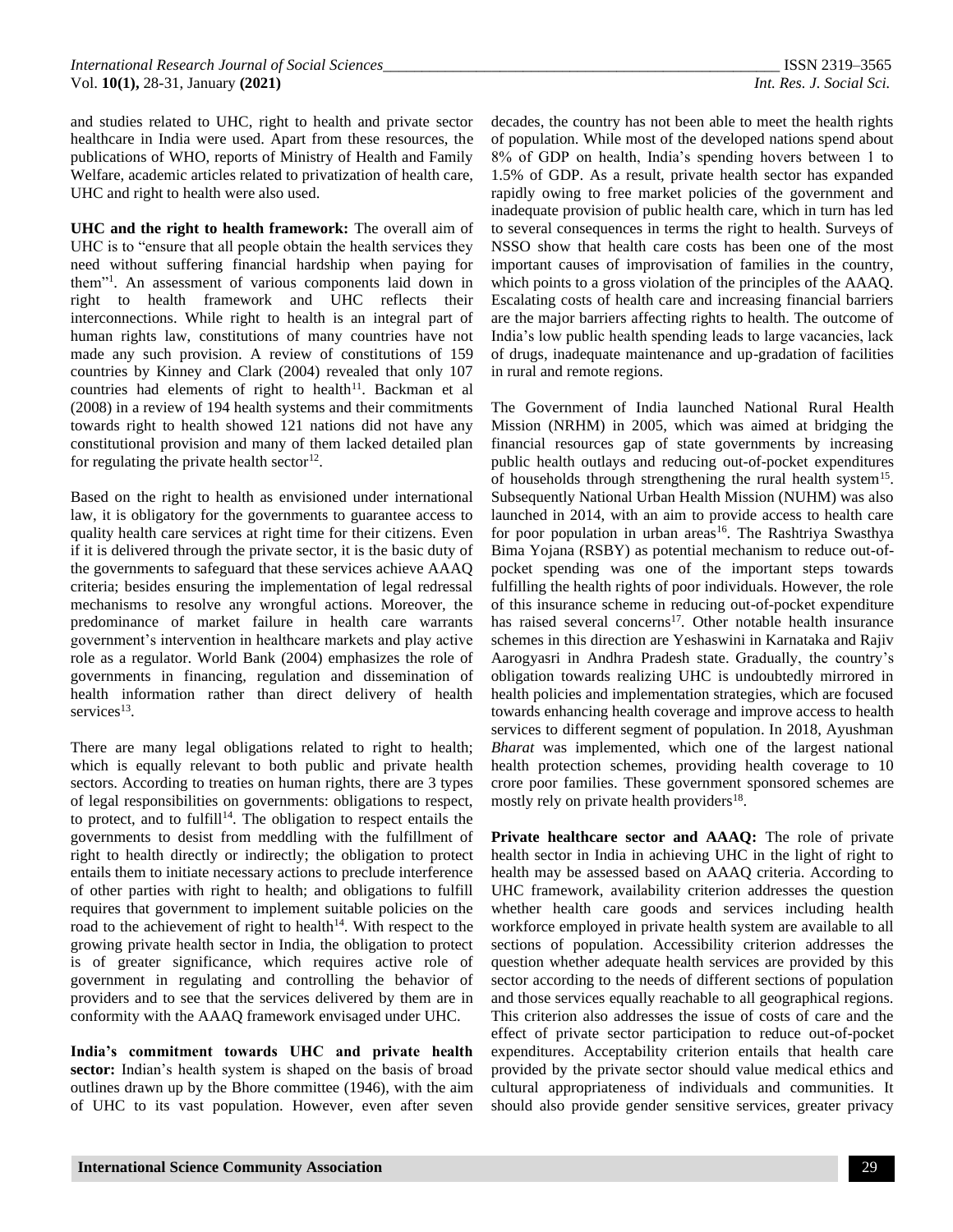and enhance health status of population. Healthcare services delivered by them under health insurance should be acceptable to all and not based on individual's health or economic status. According to quality criterion, private health sector is judged on the basis of guarantee of minimum level of quality care to all patients. It also addresses the question whether private providers have proper trainings to provide appropriate services.

An assessment based on set of questions given above might determine the influence of private sector AAAQ criteria. A majority of hospitals which thrive on government subsidies are mostly concentrated in metropolitan cities, and larger towns, catering to health care needs of affluent population. Despite the provision for reserving 10% beds for treatment of poor patients in most of these hospitals, poor patients do not have access to these services. There are reports of refusal of treatment due to outstanding hospital bills, withdrawn of life support system for those patients unable to pay and refusal of emergency cases at first hand. Studies have shown that they overprescribe medicines and advise for unnecessary diagnostic tests with the motive to generate revenue<sup>19-21</sup>. There are instances where caesarean sections performed in private maternity hospitals are high although WHO has suggested the upper limit of lower than 15% <sup>22</sup>.In comparison to public sector, cost of hospitalization in the private health sector was about 3.9 times higher in rural population and 4.02 times higher in urban population in 2014<sup>4</sup>. Though health insurance is considered as a key mechanism to reduce financial risk protection, there exist many challenges like supply side moral hazard, unethical practice, fraudulent claims, and cherry picking of profitable interventions. There are reports of delaying treatment of patients under the social health insurance due to late approval by insurance companies.

While the economically better off receives good quality services in urban centers, the population residing in rural counterparts still faces various problem of inadequate access to quality services, specialty care and even essential medicines. Private providers are the first point of contact for most common ailments in rural and urban areas, but significant share of them are unqualified and underqualified<sup>8</sup>. A study conducted in a central Indian state revealed that only 11% of private providers covered in the study were medically qualified and 53% of them were high school pass-outs $2<sup>3</sup>$ . These entities often do not adhere to patient safety standards; and without the comprehensive quality monitoring system either at the state or at central level, clinical excellence and patient experience remains a tenuous area.

**Regulation of the private health sector in India:** Economic theory advocates government interventions in healthcare markets due to prevailing market failures, a situation where market forces are unable to achieve an efficient allocation of resources. In the right to health framework, regulation of health sector involves a continued and concentrated effort to modify the conduct of actors in the market and these measures should be aimed to change or guide the conduct of private entities with

a view to realize the obligation to protect the health and to improve AAAQ criteria. The government needs to guarantee that adequate numbers of healthcare providers are in place where such providers are required and ensure that health facilities are physically accessible to all sections, including health insurance services to the poor. Regulation should also play an effective role in improving the acceptability of services. Besides considering medical ethics, it should also ensure that health institutions follow the quality requirements and private providers have received adequate trainings.

Despite having the vast private sector dominance, the regulatory framework in India is very weak, Several issues like weak compliance on manufacturing of medicines, counterfeit drugs, over the counter sales without prescription etc., leading to inappropriate use. The existing laws on medical establishments are violated; ethical reviews and prescription audits are seldom conducted in hospitals, clinical and drug trials with poor patients, and with asymmetry of information mostly prevailing in health market, physicians advise for unnecessary tests and prescription of medicines leading to increased prices. Despite legal and regulatory mechanisms are in place, the presence of commercial interest, dominance of professional associations, plurality of actors, political pressure groups, growing influence of corporate players in policy making have adversely impacted the smooth implementation process. Therefore, alongside focusing on health sector regulation, it is also the responsibility of government to allocate adequate resources to reduce both financial and physical barriers in accessing good quality health care services by every Indian.

## **Conclusion**

The framework of UHC is diligently linked to the right to health which encompasses every individual should have access to affordable and good quality health services. In accordance with human rights law, Indian government not only has a commitment to protect the right to health of its citizens but also guarantees that healthcare services delivered by both public and private sectors improve AAAQ. Despite seven decades of Independence, the country has not been able to ensure the health rights of its population. Indian health sector continues to be dominated by private sector, which is susceptible to overuse and misuse of medical technology, corruption, unethical practices, and lack of accountability including medical negligence. It's high time to conduct impact assessments of private health sectors' role in achieving the goal of UHC, in the light of right to health framework.

## **References**

- WHO (2014). Universal Health Coverage (UHC): Fact Sheet no. 395. http://www. who.int/mediacentre/factsheets /fs395/en.
- **2.** WHO (2012). Positioning health in the post-2015 development agenda. WHO Discussion Paper.